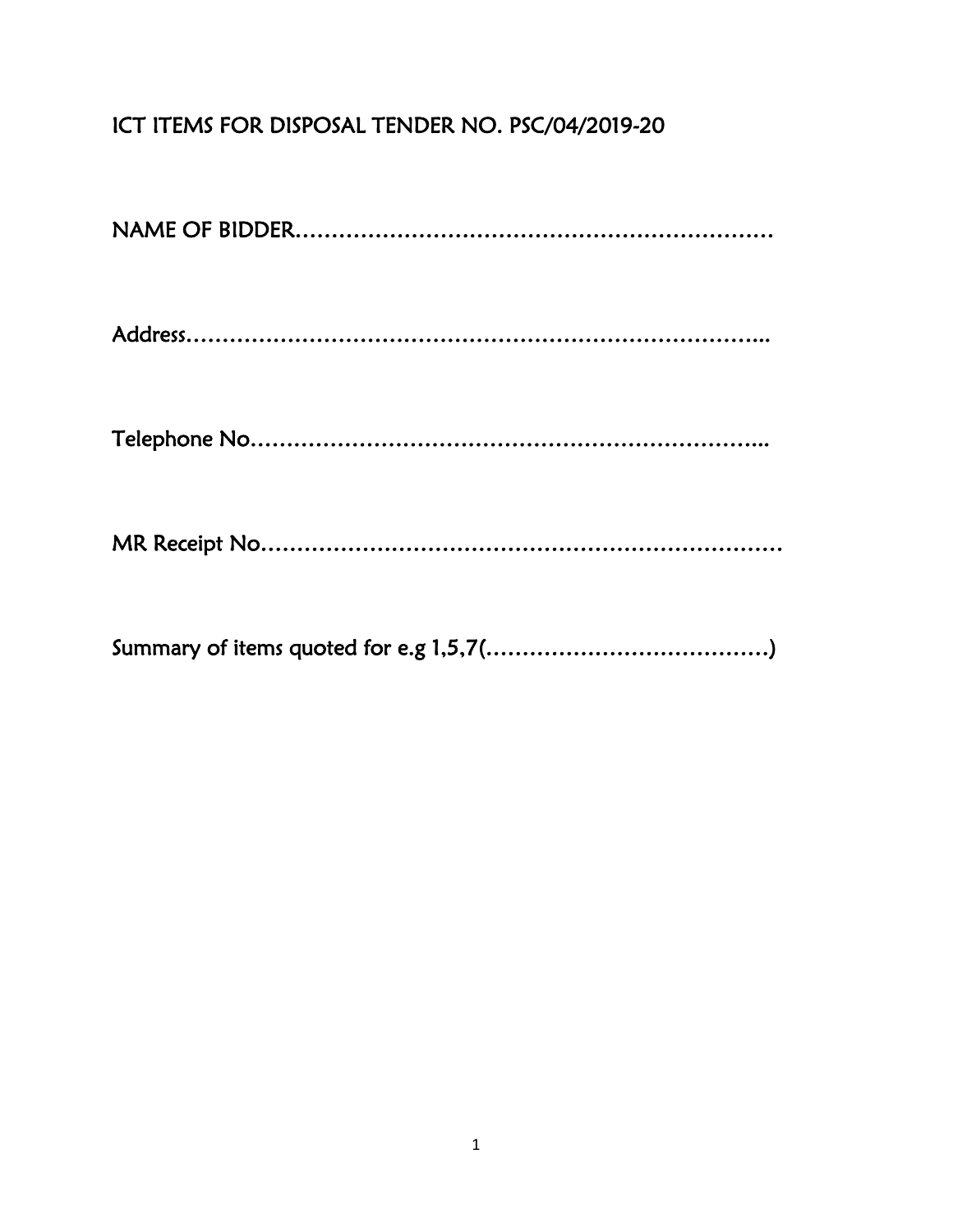## ICT ITEMS FOR DISPOSAL TENDER NO. PSC/04/2019-20

| ltem<br>No.    | <b>Article</b>                             | <b>Quantity</b> | <b>LOT</b><br><b>No</b> | Location              | Amount quoted<br>(kshs). |
|----------------|--------------------------------------------|-----------------|-------------------------|-----------------------|--------------------------|
| 1              | Hp Scanner<br>Scanjet Pro<br>4500fn1       | $\mathbf{1}$    | 16                      | 5 <sup>th</sup> Floor |                          |
| $\overline{2}$ | Projector<br>Infocus                       | 1               | 16                      | 5 <sup>th</sup> Floor |                          |
| $\overline{3}$ | System Unit<br>Power<br>Supply<br>Units    | 2               | 16                      | 5 <sup>th</sup> Floor |                          |
| $\overline{4}$ | Toner<br>Cartridges                        | 9               | 16                      | 5 <sup>th</sup> Floor |                          |
| 5              | D-Link<br>Switches                         | $\overline{2}$  | 16                      | 5th Floor             |                          |
| 6              | $\mathsf{H} \mathsf{p}$<br><b>Monitors</b> | 11              | 17                      | 5 <sup>th</sup> Floor |                          |
| $\overline{7}$ | Dell<br>Monitors                           | 6               | 17                      | 5 <sup>th</sup> Floor |                          |
| 8              | Lenovo<br>Monitors                         | $\overline{4}$  | 17                      | 5 <sup>th</sup> Floor |                          |
| 9              | <b>IBM</b><br><b>Monitors</b>              | 1               | 17                      | 5 <sup>th</sup> Floor |                          |
| 10             | Keyboards                                  | 29              | 18                      | 5 <sup>th</sup> Floor |                          |
| 11             | Mouse                                      | 5               | 18                      | 5 <sup>th</sup> Floor |                          |
| 12             | PC External<br>Speaker                     | $\overline{2}$  | 18                      | 5 <sup>th</sup> Floor |                          |
| 13             | Hp Printer<br>LaserJet pro<br>400m401dn    | 1               | 18                      | 5 <sup>th</sup> Floor |                          |
| 14             | Hp Printer<br>LaserJet<br>p4015dn          | 1               | 18                      | 5 <sup>th</sup> Floor |                          |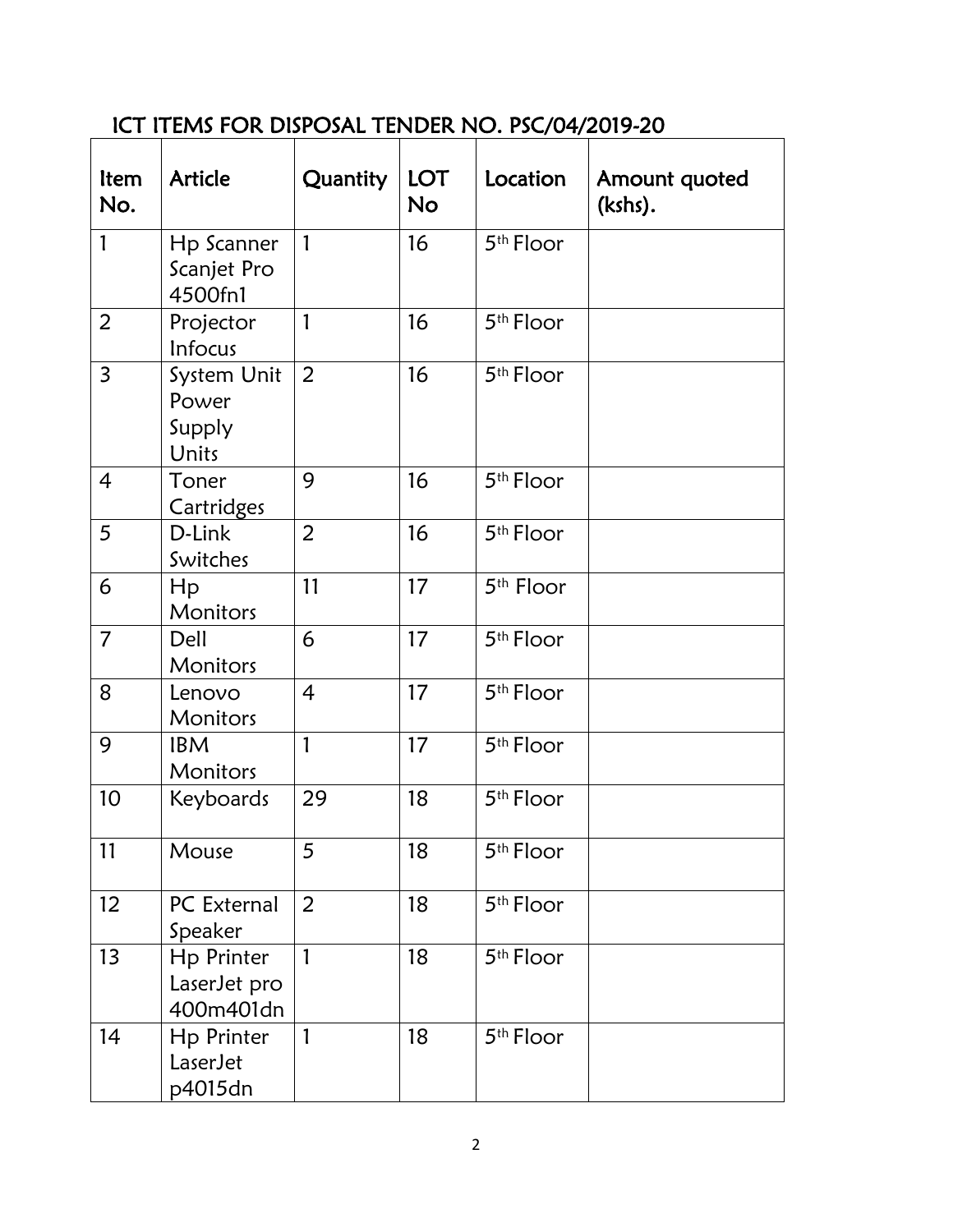| 15 | Hp Printer<br>LaserJet<br>2420dn          | $\mathbf{1}$ | 18 | 5 <sup>th</sup> Floor |  |
|----|-------------------------------------------|--------------|----|-----------------------|--|
| 16 | Hp Printer<br>LaserJet<br>p3005dn         | $\mathbf{1}$ | 18 | 5 <sup>th</sup> Floor |  |
| 17 | Hp Printer<br>LaserJet<br>p3005dn         | $\mathbf{1}$ | 18 | 5 <sup>th</sup> Floor |  |
| 18 | <b>Hp Printer</b><br>LaserJet<br>p2055d   | $\mathbf{1}$ | 18 | 5 <sup>th</sup> Floor |  |
| 19 | Hp Printer<br>color<br>laserjet<br>CP4025 | 1            | 18 | 5 <sup>th</sup> Floor |  |
| 20 | Hp printer<br>LaserJet<br>5200dln         | 1            | 18 | 5 <sup>th</sup> Floor |  |
| 21 | <b>UPS</b>                                | 61           | 19 | 5 <sup>th</sup> Floor |  |
|    |                                           |              |    |                       |  |
| 22 | Hp<br>Compaq<br>System Unit               | 1            | 19 | 5 <sup>th</sup> Floor |  |
| 23 | Lenovo<br>Think<br>Centre<br>System Unit  | 1            | 19 | 5 <sup>th</sup> Floor |  |
| 24 | Lenovo<br>Think<br>Centre<br>System Unit  | 1            | 19 | 5 <sup>th</sup> Floor |  |
| 25 | Hp<br>Compaq dx<br>System Unit            | 1            | 19 | 5 <sup>th</sup> Floor |  |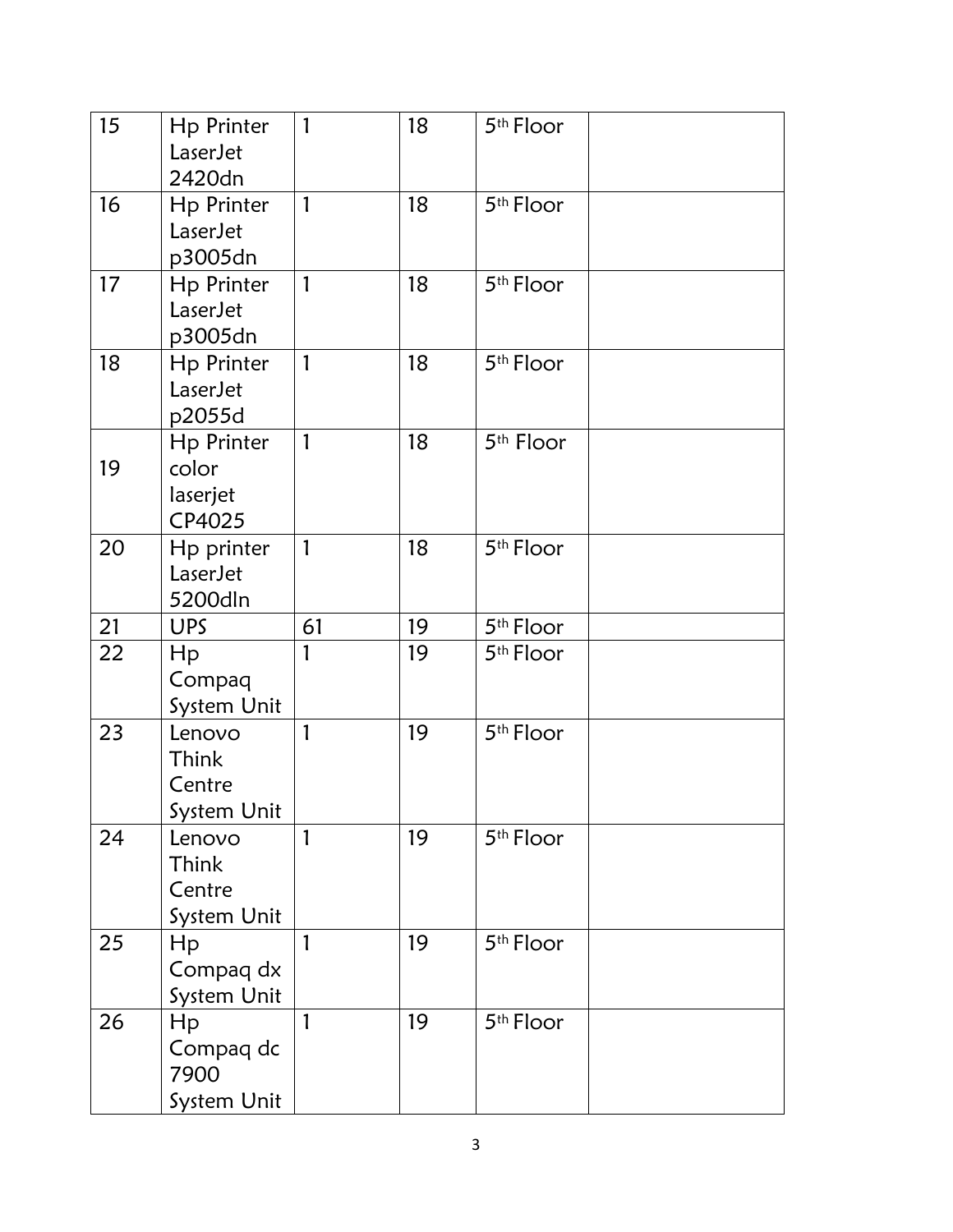| 27 | Hp Pro<br>3400<br>System Unit                              | 1 | 19 | 5 <sup>th</sup> Floor |
|----|------------------------------------------------------------|---|----|-----------------------|
| 28 | Hp<br>Compaq dx<br>2000 MT<br>System Unit                  | 1 | 19 | 5 <sup>th</sup> Floor |
| 29 | Lenovo<br>Think<br>Centre<br>System Unit                   | 1 | 19 | 5 <sup>th</sup> Floor |
| 30 | Lenovo<br>Think<br>Centre<br>System Unit                   | 1 | 19 | 5 <sup>th</sup> Floor |
| 31 | Lenovo<br>Think<br>Centre<br>System Unit                   | 1 | 19 | 5 <sup>th</sup> Floor |
| 32 | Lenovo<br>Think<br>Centre<br>System Unit                   | 1 | 19 | $5th$ flr             |
| 33 | Hp<br>Compaq dx<br>2000 MT<br>System Unit                  | 1 | 19 | 5th flr               |
| 34 | Hp<br>Compaq<br>d330 UT<br>System Unit                     | 1 | 19 | 5 <sup>th</sup> Floor |
| 35 | $\mathsf{H}\mathsf{p}$<br>Compaq dx<br>7300<br>System Unit | 1 | 19 | 5 <sup>th</sup> Floor |
| 36 | Hp<br>Compaq dx<br>7300                                    | 1 | 19 | 5 <sup>th</sup> Floor |